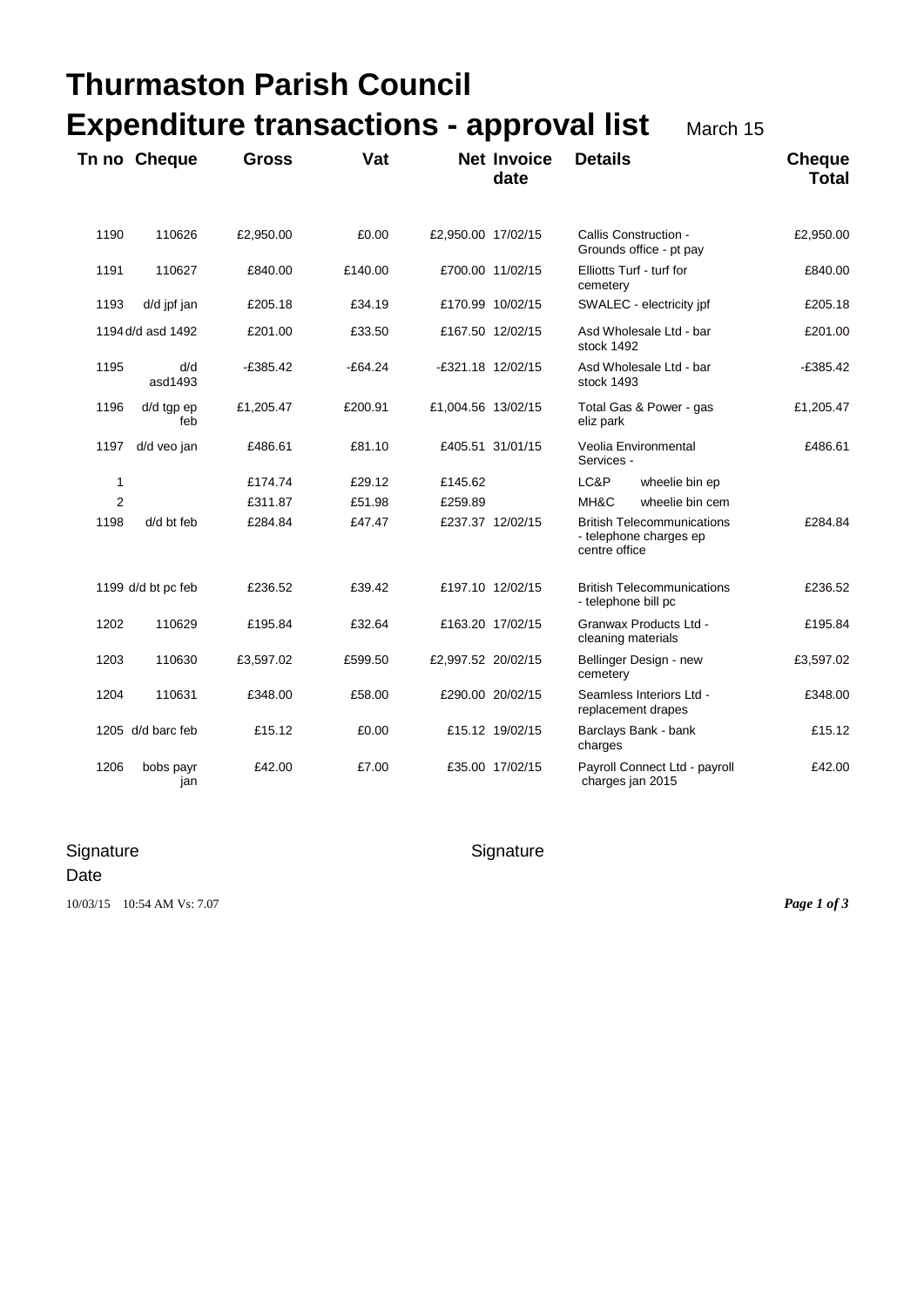|                |                            | <b>Thurmaston Parish Council</b>                |            |                    |                  |                                    |                                                       |           |  |
|----------------|----------------------------|-------------------------------------------------|------------|--------------------|------------------|------------------------------------|-------------------------------------------------------|-----------|--|
|                |                            | <b>Expenditure transactions - approval list</b> |            |                    |                  |                                    | March 15                                              |           |  |
|                | Tn no Cheque               | <b>Gross Vat</b>                                | <b>Net</b> | <b>Invoice</b>     | <b>Details</b>   |                                    | <b>Cheque</b>                                         |           |  |
|                |                            |                                                 |            |                    | date             |                                    |                                                       | Total     |  |
| 1209           | d/d boc feb                | £41.86                                          | £6.98      |                    | £34.88 28/02/15  |                                    | BOC Ltd - gas for bar feb                             | £41.86    |  |
| 1210           | 1110633                    | £96.00                                          | £16.00     |                    | £80.00 25/02/15  | virus                              | Edge IT Systems Ltd - anti                            | £96.00    |  |
| 1211           | d/d bg feb                 | £85.58                                          | £4.07      |                    | £81.51 24/02/15  | cem feb                            | British Gas - electricity bill                        |           |  |
| 1212           | d/d bt<br>check feb        | £24.12                                          | £4.02      |                    | £20.10 08/02/15  |                                    | <b>British Telecommunications</b><br>- cctv check feb |           |  |
| 1213           | bobs espo<br>march         | £439.90                                         | £73.32     |                    | £366.58 03/02/15 | Espo-                              |                                                       | £439.90   |  |
| 1              |                            | £57.60                                          | £9.60      | £48.00             |                  | LC&P                               | hoover part 2388                                      |           |  |
| $\overline{2}$ |                            | £44.27                                          | £7.38      | £36.89             |                  | LC&P                               | cleaning materials 2624                               |           |  |
| 3              |                            | £54.00                                          | £9.00      | £45.00             |                  | LC&P                               | microwave 9990                                        |           |  |
| 4              |                            | £2.94                                           | £0.49      | £2.45              |                  | <b>GEN</b>                         | stationary 8487                                       |           |  |
| 5              |                            | £26.92                                          | £4.49      | £22.43             |                  | LC&P                               | cleaning materials 8487                               |           |  |
| 6              |                            | £17.50                                          | £2.92      | £14.58             |                  | LC&P                               | Cleaning materials 6625                               |           |  |
| $\overline{7}$ |                            | £47.07                                          | £7.84      | £39.23             |                  | LC&P                               | Camp materials 6625                                   |           |  |
| 8              |                            | £189.60                                         | £31.60     | £158.00            |                  | LC&P                               | Freezer ep 5775                                       |           |  |
| 1214           | Bobs rays<br>mar           | £39.17                                          | £5.91      |                    | £33.26 25/02/15  | 301495                             | Rays Supplies - Bar stock                             |           |  |
| 1215           | Bobs allp<br>mar           | £212.83                                         | £35.47     |                    | £177.36 13/02/15 | All Purpose Cleaning<br>Supplies - |                                                       | £212.83   |  |
| 1              |                            | £162.86                                         | £27.14     | £135.72            |                  | LC&P                               | Cleaning materials 10478                              |           |  |
| $\overline{2}$ |                            | £49.97                                          | £8.33      | £41.64             |                  | LC&P                               | Cleaning materials 11068                              |           |  |
| 1216           | Bobs vik<br>mar            | £85.75                                          | £14.29     |                    | £71.46 23/02/15  | Viking Direct -                    |                                                       | £85.75    |  |
| 1              |                            | £40.79                                          | £6.80      | £33.99             |                  | <b>GEN</b>                         | Office equipment 176569                               |           |  |
| $\overline{2}$ |                            | £44.96                                          | £7.49      | £37.47             |                  | <b>GEN</b>                         | Fax ink 229934                                        |           |  |
| 1217           | 110636                     | £154.44                                         | £25.74     |                    | £128.70 10/02/15 | Buildbase -                        |                                                       | £154.44   |  |
| 1              |                            | £75.30                                          | £12.55     | £62.75             |                  | MH&C                               | Cemetery extension 324513                             |           |  |
| $\overline{2}$ |                            | £79.14                                          | £13.19     | £65.95             |                  | MH&C                               | Cemetery extension 324584                             |           |  |
| 1218           | 110635                     | £1,200.00                                       | £57.14     | £1,142.86 05/03/15 |                  | deposit ep                         | Absolute Renewable<br>Energy Ltd - Solar Panels -     | £1,200.00 |  |
|                | 1219 D/D tgp mh<br>ele mar | £113.60                                         | £5.41      |                    | £108.19 05/03/15 | usage mh mar                       | Total Gas & Power - Elec                              | £113.60   |  |

## Signature **Signature** Signature

## Date

10/03/15 10:55 AM Vs: 7.07 *Page 2 of 3*